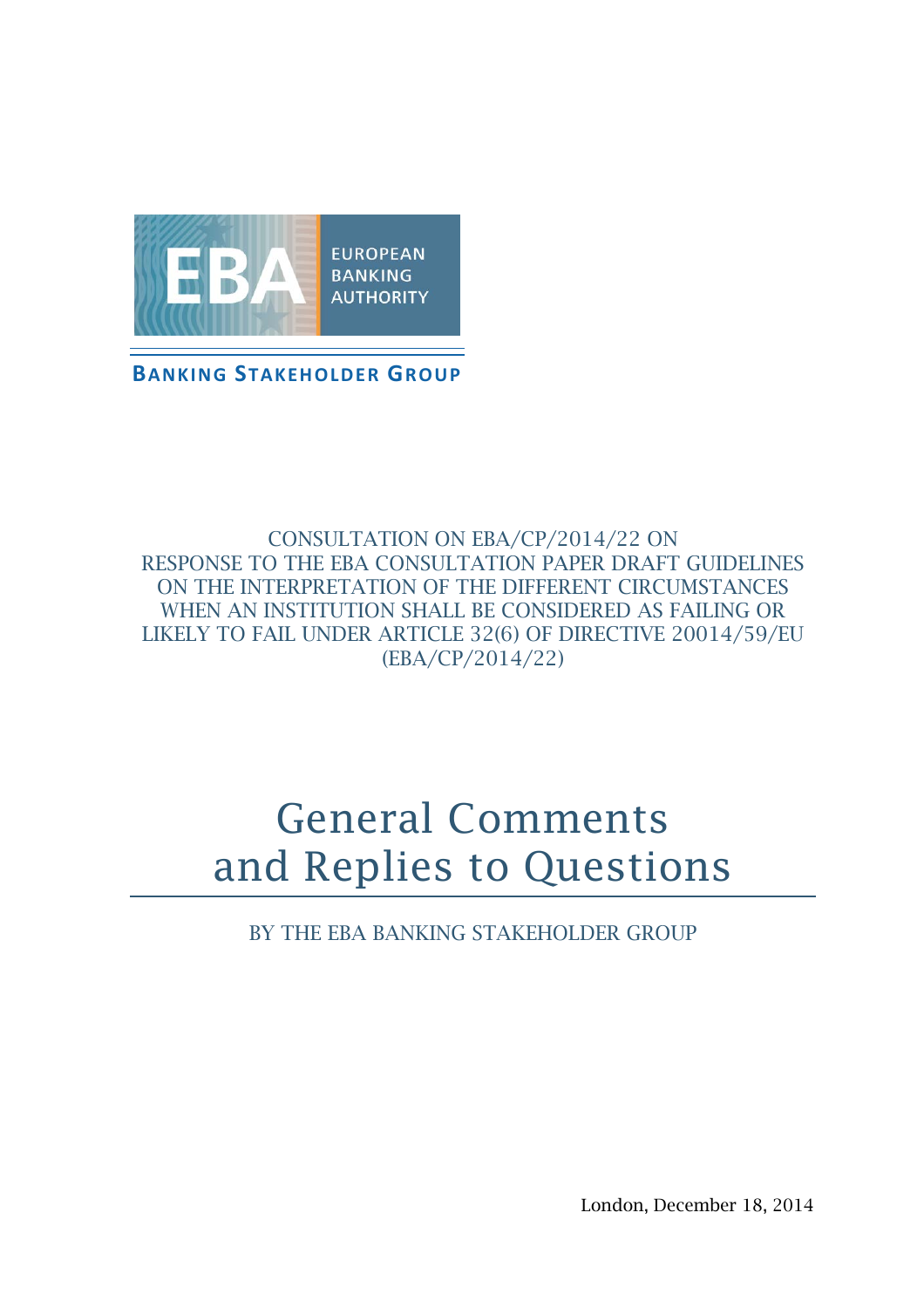

# Foreword

The BSG welcomes the opportunity to contribute to the development of the guidelines for the specification of the circumstances when an institution is failing or likely to fail under the Bank Recovery and Resolution Directive (BRRD).

These guidelines will provide the common framework and language to define the starting point of a resolution process which is indispensable for effective resolution rules of EU banks. This document complements the BRRD in enhancing financial stability by ensuring consistently high regulatory standards in this area and a level playing field across the EU, as it reinforces the stable and effective functioning of the banking sector in the European Union.

In the following section, the BSG submits detailed responses to the EBA's questions.

# Replies to Questions

#### 1. Do you have any general comments on the draft Guidelines for determining that an institution is failing or likely to fail?

The resolution framework needs to be straightforward, predictable and credible. Achieving a complete convergence across competent authorities or resolution authorities on the definition of when an institution shall be considered as failing or likely to fail will be instrumental in achieving this end and thus in minimising the uncertainties that would, among other effects, penalise banks.

The resolution tools should start at the point of non-viability. For this reason, triggers should be as objective, transparent and predictable as possible; they should however not be automatic, but subject to supervisory judgment. In this sense:

- BSG supports the clarification that the guidelines only establish guidance on a non-exhaustive number of elements to be considered by the authorities when assessing the question of whether an institution is failing or likely to fail, and that there is no automatic decision on the basis of any of the elements addressed in the guidelines.
- In particular, we would like to emphasise that the breach of any particular indicator (e.g., SREP scorings) or the failure to implement a concrete recovery option should trigger discussion among authorities – supervisor and resolution – and the bank management rather than trigger the resolution process. In fact, before any public action is taken, supervisors and resolution authorities should carry out an internal in-depth review of the fundamentals of the bank and its business model. Therefore the objective elements such as an SREP score equal to "F" or 4 should not be viewed on a stand-alone basis, but rather as part of a combination of bank-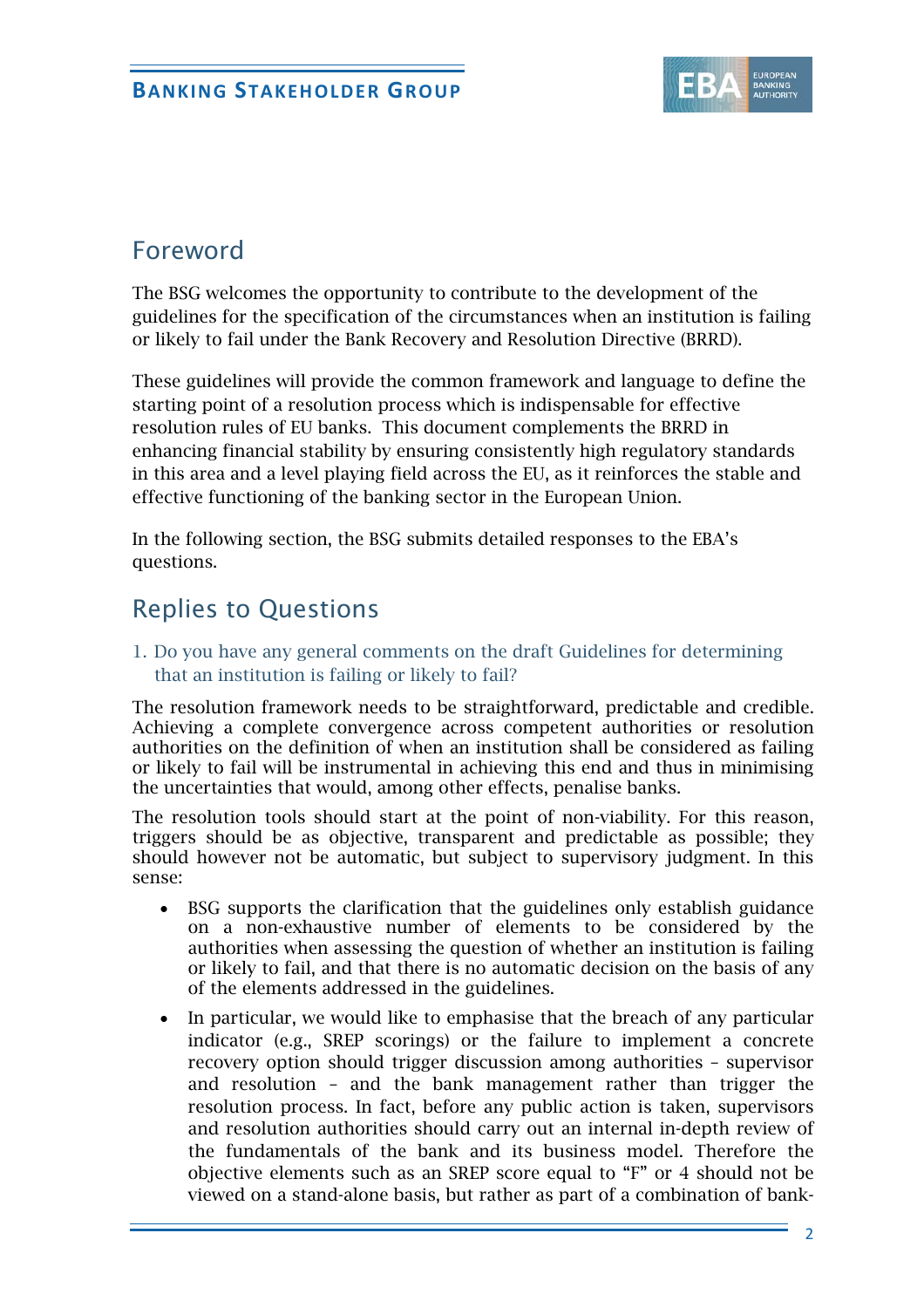

specific indicators, banking benchmark indicators, country level indicators and banking sector indicators. Moreover, before making use of public actions it would be advisable to address the problem informally between the credit institutions and the supervisor (meeting with management or a letter of intervention) as is established by ECB Guide to Banking Supervision $^1$  $^1$ .

- The conditions to start the resolution must be clear, in order to provide the market with reasonable certainty and assist investors to price risk. In addition, we consider that the implementation of the trigger should be consistent across the competent authorities and/or the resolution authority. Uncoordinated practices should be completely avoided and national implementation should be monitored carefully in order not to jeopardise certain funding markets and to maintain the level playing-field.
- In that vein, we have some concerns about the possibility of considering different elements, depending upon whether the competent authority or the resolution authority is making the determination. While we consider that the competent authority has the benefit of conducting the SREP assessment itself, the resolution authority should also be able to benefit from this information. Currently, the draft guidelines suggest that certain elements are only relevant to a determination by a resolution authority, for example the outcome of an AQR exercise.
- Therefore, we consider that coordination and cooperation between the competent authority and the resolution authority is essential and should be focused, not only on consultation and information exchange, but also on the way that both authorities interact with the banks.
- In order to avoid misunderstanding in the determination that an institution is failing or likely to fail, sections two (determination made by the competent authority) and three (determination made by the resolution authority) of Title II of the guidelines should be merged to ensure the consistency criteria (SREP assessment and others that only apply to the resolution authority).

#### 2. Do you consider the level of detail of these draft Guidelines to be appropriate?

Yes, the guidelines are sufficiently detailed. Nevertheless, it is important to clarify the interaction of SREP assessment with other indicators used in the recovery and resolution framework (quantitative and qualitative recovery actions and internal management indicators), in order to have coherence in the measures applicable in the process.

3. Do you consider the examples provided in Box 2 to be sufficiently clear and providing useful guidance?

l,

<span id="page-2-0"></span><sup>1</sup> European Central Bank (Nov 2014). Guide to banking Supervision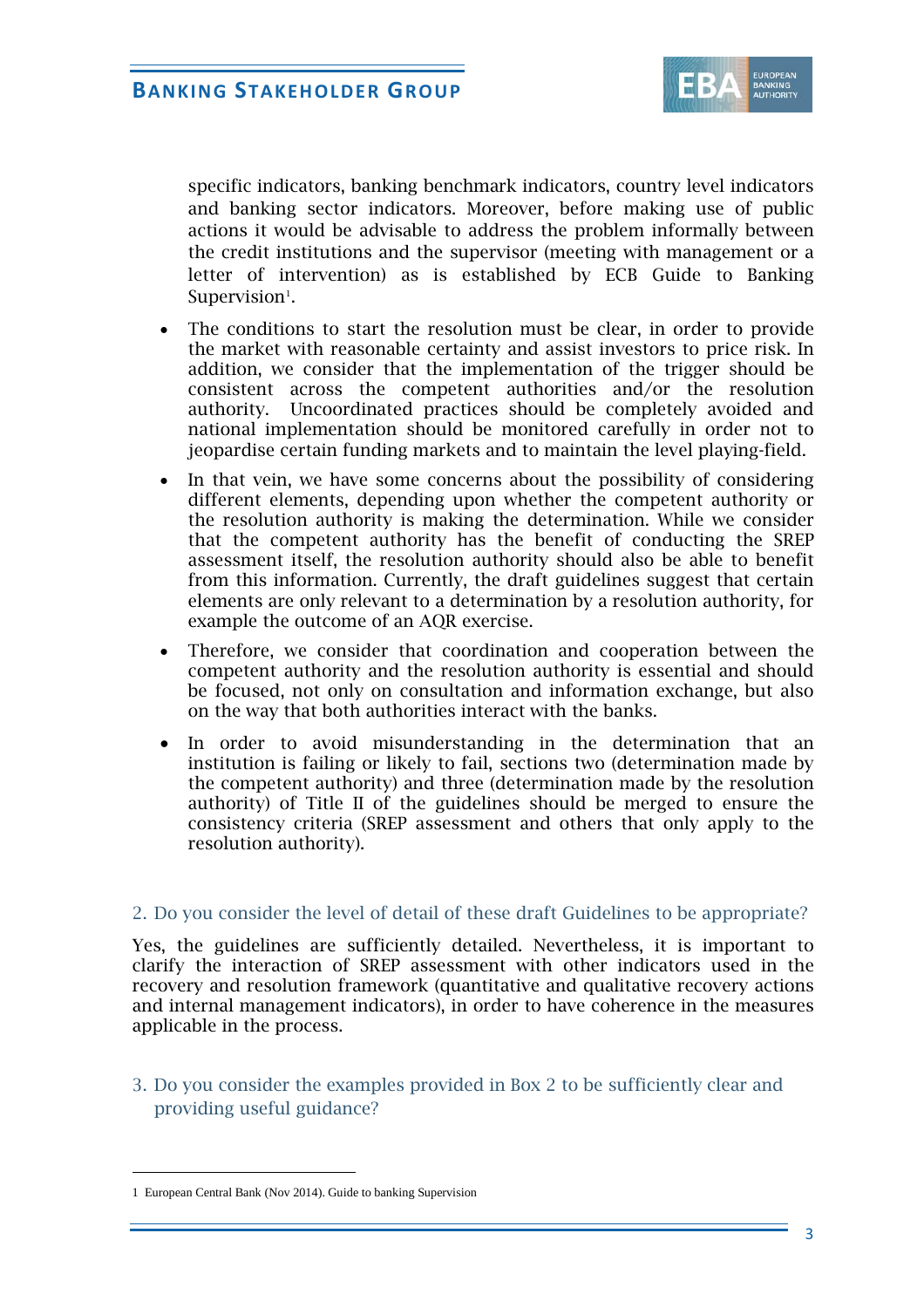

We consider that Box 1 is useful and helpful in clarifying paragraph 9 of the draft guidelines.

4. Do you have any comments on the proposed specification of circumstances which should be taken into account by the competent authority in determining that an institution is failing or likely to fail?

See our general comments above in question 1 regarding the need for consistency and coordination in the determination by the competent authority and resolution authority that an institution is failing or likely to fail.

Additionally we do not agree with paragraph 20c of section 2 in Title II. In our view, the failure of the implementation of a recovery option, when the recovery plan has been activated, does not necessarily mean that the institution is failing or likely to fail. Although it might be an unsuccessful measure, the institution could nevertheless still be recoverable with additional measures/actions.

Furthermore, paragraph 19 sets out that authorities should consider the result of the valuation of the institution's assets and liabilities to the extent that they are consistent with Article 36 BRRD. However, it remains unclear when a valuation in line with Article 36 should have been undertaken prior to determining that the institution is likely to fail. We assume that the valuation in Article 36 would in principle be the first step to be undertaken prior to implementing resolution actions, but after determining that the institution is failing or likely to fail.

5. Do you reckon that a significant decrease in asset value can be predefined in a quantitative manner? If yes, which threshold would you suggest for that purpose?

No, we consider that a significant decrease in asset value does not in itself mean that an institution is failing or likely to fail. It could be the result of a systemic market movement, and not specific to a particular institution. For that reason, a quantitative threshold for defining a significant decrease in asset value should be unnecessary. Moreover, it is important to keep in mind that any decrease in asset value will have a direct impact on the P&L, and therefore on the capital requirements.

6. Do you have any comments on the proposed specification of objective elements related to capital position which should be taken into account by the resolution authority in determining that an institution is failing or likely to fail?

We emphasise that macroeconomic and market-based indicators should be evaluated in both absolute and relative terms, in order to identify and differentiate whether weakened indicators are related to systemic or idiosyncratic events. The impacts on banks and potential solutions are completely different,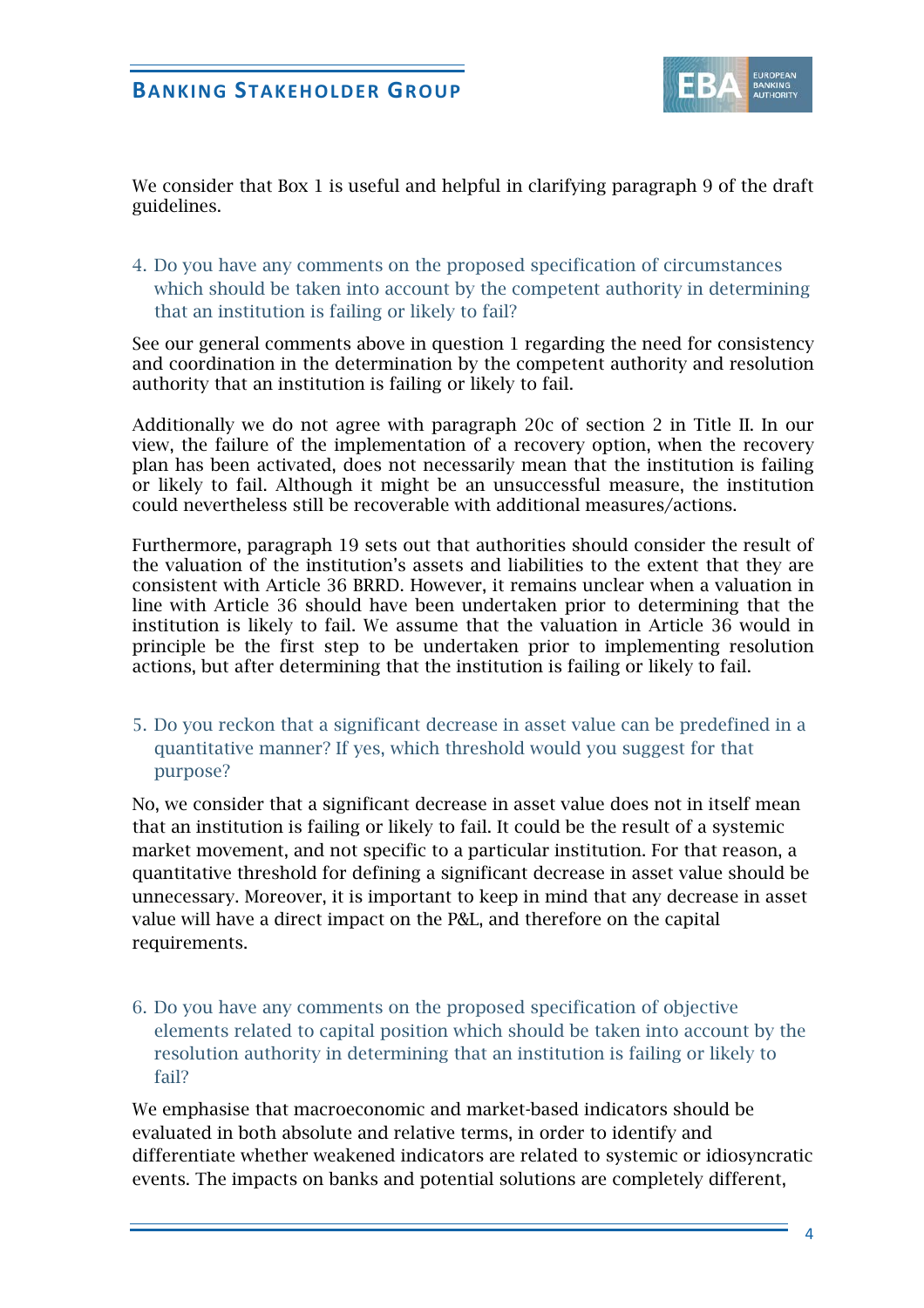

depending on whether the "likely to fail" situation is due to a systemic or idiosyncratic event.

7. Do you have any comments on the proposed specification of objective elements related to the liquidity position which should be taken into account by the resolution authority in determining that an institution as [sic] failing or likely to fail?

See answer to question 6.

8. Do you have any comments on the proposed specification of the circumstances, related to governance arrangements, which should be taken into account by the resolution authority in determining that an institution is failing or likely to fail?

It seems that paragraph 30 and Box 2 of the guidelines, referring to governance arrangements, do not necessarily indicate that the institution is either failing or likely to fail. In this sense, the BRRD in Article 32 establishes that an institution is failing or likely to fail "when it infringes, or there are objective elements to support a determination that the institution will, in the near future, infringe the requirements for continuing authorisation in a way that would justify the withdrawal of authorisation by the competent authority". We are concerned that these elements relate only to governance.

The guidelines should clarify that these elements are linked to others (capital or liquidity requirement) to justify that the institution is either failing or likely to fail, and so as to avoid misunderstanding, the wording "in most cases" should be deleted.

9. Do you have any comments on the proposed specification of the circumstances, related to the institution's operational capacity to provide regulated activities, which should be taken into account by the resolution authority in determining that an institution is failing or likely to fail?

The indicators proposed in paragraph 31 are sufficiently laid down and covered by other concepts and areas of the guidelines. For that reason we consider it unnecessary to repeat them in paragraph 31.

As an example, we consider that the first indicator: "when an institution can no longer be relied on to fulfil its obligations towards its creditors or becomes unable to make or receive payments", it is likely "to be unable to pay its debts as they fall due" that is included in the guidelines.